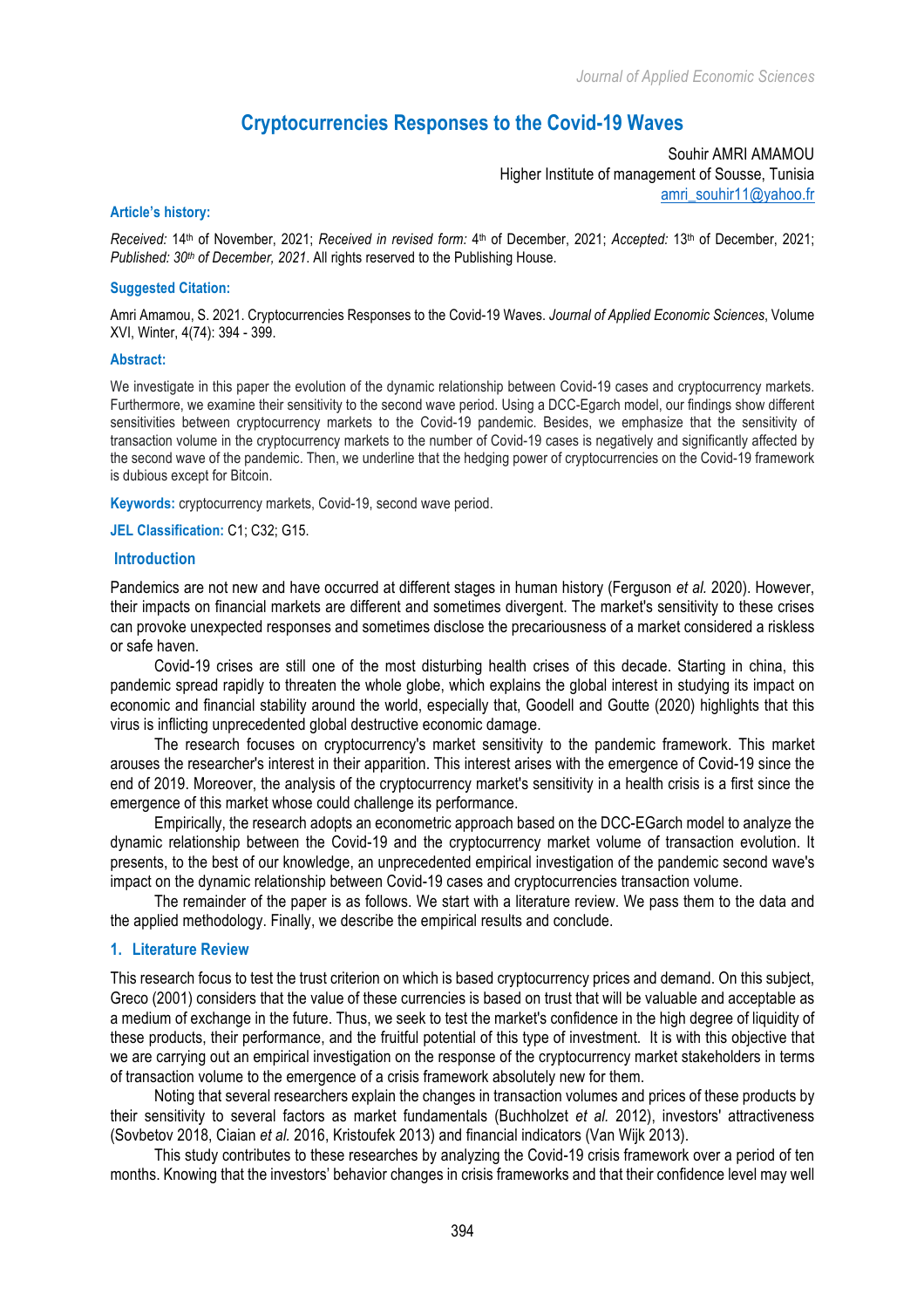be affected too, this research tries to disclose the sensitivity of the cryptocurrencies market stakeholders to this crisis.

Analyzing the sensitivity of the cryptocurrency market to the crisis framework requires disclosure of the perception of the risk associated with it by financial market participants. In this context, the cryptocurrency hedging power analysis during the Covid-19 period remains a subject of debate and recent research investigation. Some studies on this subject find the expectations about the character of safe-haven related to cryptocurrencies somewhat dubious. Moreover, Conlon and McGee (2020) find cast doubt on the ability of Bitcoin to provide shelter from turbulence in traditional markets.

In the same resonance, Vukovic *et al.* (2021) Argue that policymakers and investors cannot accept cryptocurrencies (especially Bitcoin) as safe-havens, but only as highly volatile and speculative assets.

Similarly, Dutta *et al.* (2020) suggest that gold is a haven asset for global crude oil markets. Bitcoin, on the other hand, acts only as a diversifier for crude oil. Thus, the role played by the cryptocurrency market in the covid-19 framework is limited to diversification, thus making it possible to reduce the degree of exposure to risk without offering a hedge against its realization. Samely, Corbet *et al.* (2020), identified a potential role for cryptocurrencies in investor portfolios as a significant diversification option.

On the contrary, other studies have reviewed the safe-haven properties of cryptocurrencies to measure the hardness of the Covid-19 pandemic. They hold that cryptocurrency markets can be a haven for financial markets in the face of a major crisis such as Covid-19 (Goodell and Goutte 2021), Jeribi and Manzli 2021).

Goodell and Goutte (2020) consider that cryptocurrencies do not provide a diversification benefit during downturns. Demir *et al.* (2020) show the hedging role of cryptocurrencies against the uncertainty raised by Covid-19. In this regard, the findings of Rubbaniy *et al.* (2021) support that long-term investors can invest in the cryptocurrency market to hedge the risks during the Covid-19 pandemic. This market, therefore, presents a hedging power and a refuge from this crisis.

Divided between a diversification role (Dutta *et al.* 2020, Corbet *et al.* 2020) and therefore risk reduction and a hedging-tool (Goodell and Goutte 2020, Jeribi and Manzli 2021, Demir *et al.* 2020, Rubbaniy *et al.* 2021) and therefore potentially risk cancellation, previous research has underlined the sensitivity of this market to the health crisis and the importance of its role in this context (Marbouh *et al.* 2020).

On this subject, Mnif *et al.* (2020) and El Montasser *et al.* (2021) detect that the Covid-19 has a positive impact on the cryptocurrency market efficiency. In another perspective, Lahmiri and Bekiros (2020) find that cryptos showed more instability and more irregularity during the Covid-19 pandemic compared to international stock markets.

### **2. Methodology**

### 2.1. Sample

As presented in Table 1, our work focuses on a sample collected daily, with 206 observations per data for the period between January 2, 2020, and October 15, 2020.

| <b>Definition</b>          | <b>Tether</b>                | <b>Bitcoin</b>    | Litecoin          | <b>COVID-19 Cases</b> |
|----------------------------|------------------------------|-------------------|-------------------|-----------------------|
|                            | Volume of daily transactions |                   |                   | Number of cases       |
| Data source                | www.coinmarketcap            | www.coinmarketcap | www.coinmarketcap | www.ourworldindata.o  |
|                            | .com                         | .com              | .com              | rq                    |
| Mean                       | $4.25E+10$                   | $3.31E+10$        | $3.29E + 09$      | 131700.6              |
| Median                     | $4.24E+10$                   | $3.25E+10$        | $3.04E + 09$      | 100294.0              |
| Skewness                   | 0.548930                     | 0.524705          | 0.489888          | 0.339601              |
| Kurtosis                   | 3.853535                     | 2.936569          | 2.378600          | 1.746729              |
| ADF results                | Not stationary               | Stationary        | Not stationary    | Not stationary        |
| Result in first difference | Stationary                   | Stationary        | Stationary        | Stationary            |

## Table 1. Data presentation and stationarity results

*Source*: author

To verify the adaptability of the Garch models to our study framework, a preliminary analysis of the variables is first conducted to verify the existence of the Arch effect by applying the heteroscedasticity test to series estimated in first differences All variables were estimated in first difference due to the non-stationarity at level using the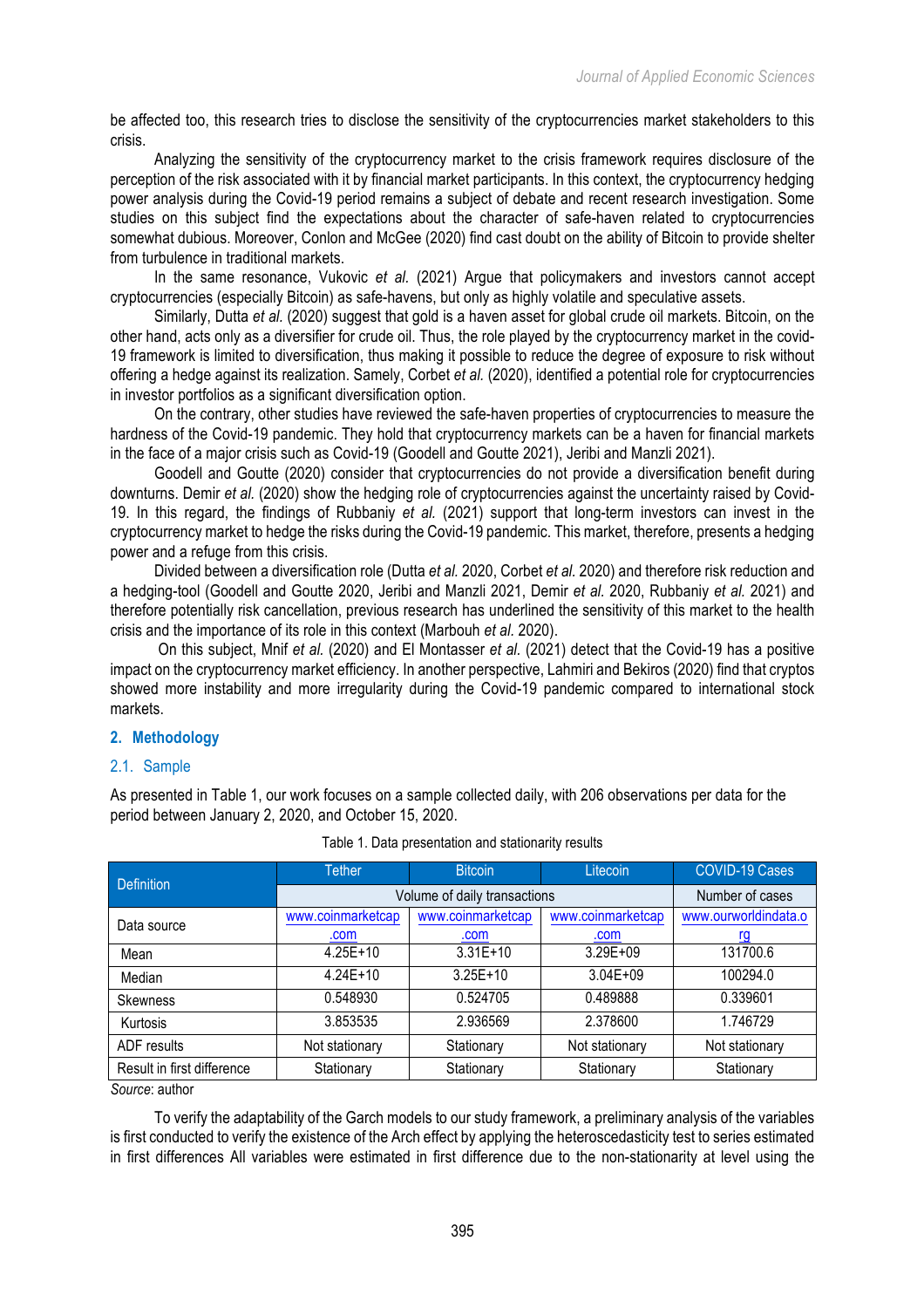Ordinary least squares (OLS). Table 2 allows the rejection of the null hypothesis; thus, an Arch effect is observed. We can use models from the Garch family to estimate.

|  | Table 2. The heteroscedasticity test results: |  |
|--|-----------------------------------------------|--|
|  |                                               |  |

|                | F-stat        |
|----------------|---------------|
| Tether         | 7.842175***   |
| <b>Bitcoin</b> | 9.798113***   |
| Litecoin       | $13.01140***$ |
| Covid-19 cases | 4.783895**    |

*Note*: rejection of null hypothesis (No Arch effect) at 1%, 5% and 10% *Source:* Author

### 2.2. Applied methodology

First, we begin this empirical investigation by applying the DCC-Egarch model to the first difference variables. This step allows us to analyze the conditional variance of each variable. Moreover, we detect the dynamic conditional correlation between the variable Covid-19 cases and each type of cryptocurrency. In the second step, we will estimate the detected dynamic conditional correlations by an Egarch model. Finally, we will examine the impact of the second wave's pandemic period introduction on the estimated variables.

Table 3 presents the results of Unconditional Variances estimation of our variables estimation in first difference with the following DCC-EGarch (1.1) model:

*The average equations:*

$$
D(X)t=C*D(X)t-1+\varepsilon xt
$$
\n(1)

$$
D(y)_t = C * D(y)_{t-1} + \varepsilon y_t \tag{2}
$$

*where*: X presents the Covid-19 Cases.Y presents the volume of transactions in Tether, Bitcoin and Litecoin markets.  $\varepsilon x_t$  and  $\varepsilon y_t$  present the innovations normally distributed.

*The variance equations:*

$$
ln(\sigma x_t^2) = \omega + \alpha(\phi \varepsilon x_{t-1} + \gamma(|\varepsilon x_{t-1}| - E|\varepsilon x_{t-1}|) + \beta ln \sigma x_{t-1}^2
$$
\n(3)

$$
ln(\sigma y_t^2) = \omega + \alpha(\phi \varepsilon y_{t-1} + \gamma(|\varepsilon y_{t-1}| - E|\varepsilon y_{t-1}|) + \beta ln \sigma y_{t-1}^2
$$
\n(4)

Table 3. The results of the estimation of the unconditional variances

|                   | ω         | $\alpha$    |            |             |              |
|-------------------|-----------|-------------|------------|-------------|--------------|
| D(Covid-19 Cases) | $-0.5250$ | $0.9813***$ | $-0.0368$  | $0.9349***$ | 811.7254***  |
| D(Tether)         | 43.0634   | 0.2189      | 0.2120     | $0.5520**$  | $8.31E + 08$ |
| D(Bitcoin)        | 17.6089   | $0.7785***$ | 0.0064     | $0.5991**$  | 7.65F08      |
| D(Litecoin)       | 11.3374   | 0.1449      | $0.4096**$ | $0.7162*$   | 62561950     |

*Source: Author*

To examine the impact of the second wave's pandemic period introduction on the estimated variables, we propose the following Egarch model:

*The average equation:*

$$
\rho_{(xy)}_t = c * \rho_{(xy)}_{t-1} + \delta K_t^i + \varepsilon_t \tag{5}
$$

*where*: X presents Covid-19 cases; where X presents the Covid-19 cases, Y presents the volume of transactions in Tether, Bitcoin and Litecoin markets;  $K_t^i$  is a dummy variable that takes the value 1 in the period of the second wave and 0 otherwise.

To detect the date of the beginning of the second wave, we used the Bai-Perron structural rupture test applied to the number of covid cases 19 indicating a structural break on August 18, 2020. This date, therefore, marks the start of the second wave of the pandemic.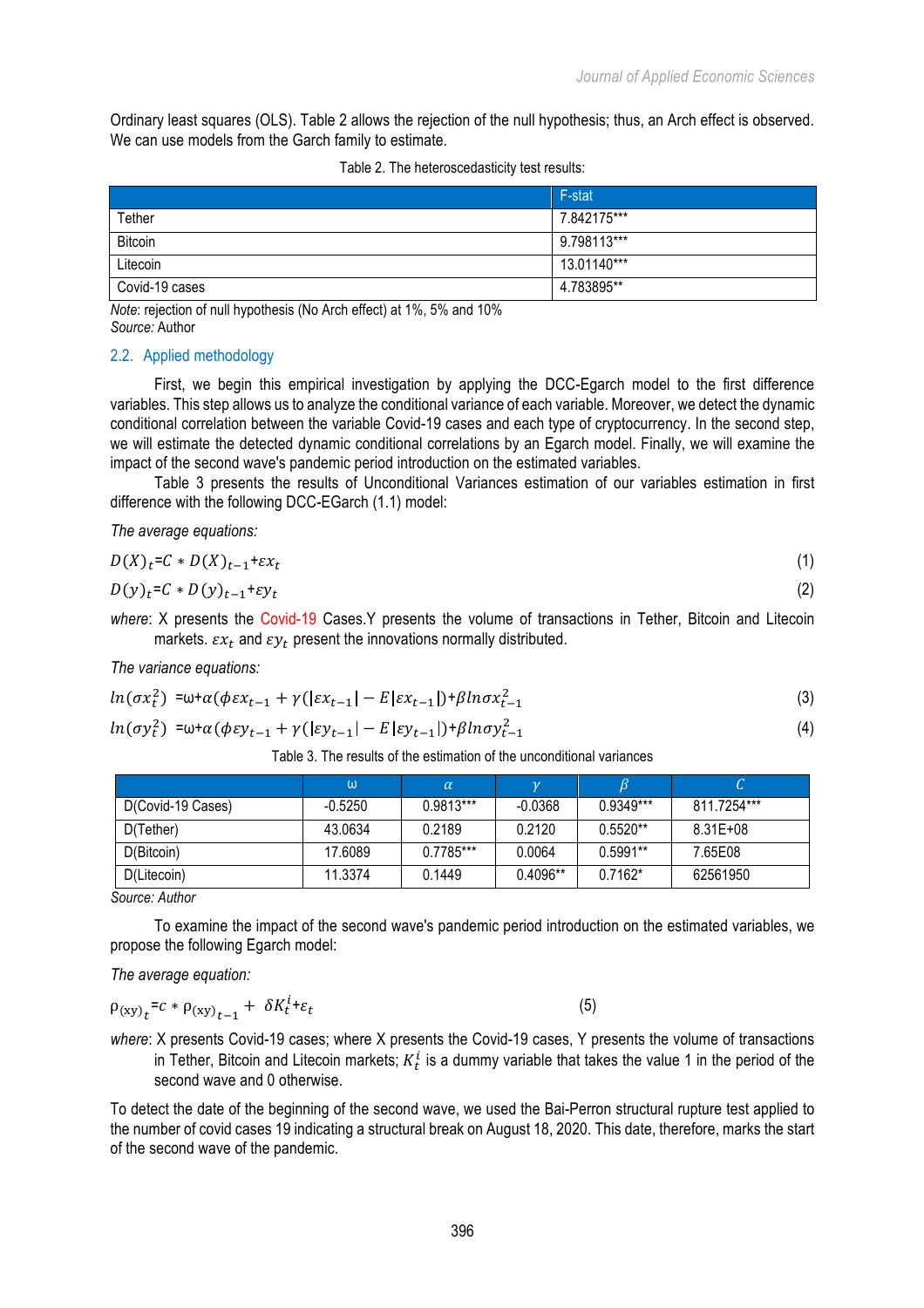*The variance equation:*

$$
\ln(\sigma \rho_{(xy)}^2) = \omega + \alpha(\phi \varepsilon_{t-1} + \gamma(|\varepsilon_{t-1}| - E|\varepsilon_{t-1}|) + \beta \ln \sigma \rho_{(xy)}^2_{t-1}
$$
(6)

#### **3. Empirical Results**

Table 3 shows that the degree of persistence to shock events is greater for the Tether and Litecoin markets. Hence, the Bitcoin market is finding it easier to recover from a shock. This fact can be explained by Cheach and Fry (2015) whose describe Bitcoin as a cryptocurrency conceived as an alternative to government-backed currencies. This typology of cryptocurrencies is the most famous with an estimated market capitalization of 158 billion dollars. It accounts for around 70% of the total estimated crypto, which can explain the uniqueness of its response to crisis framework.

Similarly, we find that different cryptocurrency markets behave differently to negative information. This result considering cryptocurrencies sensitivity differences fits with a large number of previous studies.

At this subject, Demir et al. (2020) show that the sensitivity between the cryptocurrency market and Covid-19 is different depending on the typology of the cryptocurrency. Furthermore, Conlon and McGee (2020) determine some differences between cryptocurrencies in risk hedging, during the initial bear market period associated with the Covid-19 crisis.

Table 4 indicates a negative relationship between the different cryptocurrency markets and the number of covid-19 cases around the world. Then, Bitcoin, Tether, and Litecoin volume of transaction co-move inversely to cases number of Covid-19. This result fits with Conlon and McGee (2020) whose find cast doubt on the ability of Bitcoin to provide shelter from turbulence in traditional markets.

Then we conclude at this level that the attractiveness of cryptocurrencies was negatively affected in the Covid-19 crisis framework affecting crypto fundamentals and transaction volumes.

|          | $P$ (Covid-19 cases, Tether) | $P$ (Covid-19 cases, Bitcoin) | $P$ (Covid-19 cases, Litecoin) |
|----------|------------------------------|-------------------------------|--------------------------------|
| ω        | $-0.1731***$                 | $-5.7423***$                  | $-2.08303***$                  |
| $\alpha$ | $-0.1462***$                 | 1.5063***                     | $0.8193***$                    |
|          | $-0.1527***$                 | $0.7792***$                   | $-0.3***$                      |
|          | $0.9604***$                  | $0.2535***$                   | $0.6591***$                    |
| ι.       | $-0.046***$                  | $-0.0505***$                  | $-0.05***$                     |
| Ω        | $-0.0025***$                 | $-0.0083***$                  | 0.0038                         |

Table 4. The results of model EGarch (1.1) on dynamic cross-correlations:

*Source*: author

We can also discern that this co-movement is the least sensitive to its past evolution. Moreover, dynamic cross-correlations between Covid-19 cases and cryptocurrency markets are sensitive to the second wave of the pandemic introduction. Nevertheless, this effect differs between different cryptocurrency markets. This result confirms the significant relationship between cryptocurrencies fundamentals and the fluctuation of market risk level previously approved by Sovbetov (2018).

As a conclusion, we detect the sensitivity of cryptocurrency transaction volumes to changes in the number of Covid-19 cases across the world over the entire period. The underlined effect is negative. Our result fits with those of Lahmiri and Bekiros(2020) whose detect that investing in digital assets during big crises as the Covid-19 pandemic, could be considered riskier as opposed to equities.

The dynamic relationship between Covid-19 and cryptocurrencies intensifies with the appearance of negative information and the new pandemic wave emergence. However, the sensitivity detected differs between different cryptocurrency markets. Thus, we point out that bitcoin behaves in a different way to the other tested markets. Thus, it has lower impact persistence and, therefore, better global hedging power. This fact is explained by Ciaian et al. (2016) whose consider that macro-financial developments aren't driving Bitcoin price. They consider that Bitcoin market fundamentals and Bitcoin's attractiveness for investors have a significant impact on its price.

The introduction of the second wave to our analysis allows us to underline a suspicious perception of the capacity of the cryptocurrency market to hedge whose is reflected by the volume of transactions at these markets. Thus, Bitcoin and Tether's sensitivity to Covid-19 cases decreases significantly during the second wave period. In contrast, the case number-Litecoin correlation is linked positively to the second period of the pandemic wave.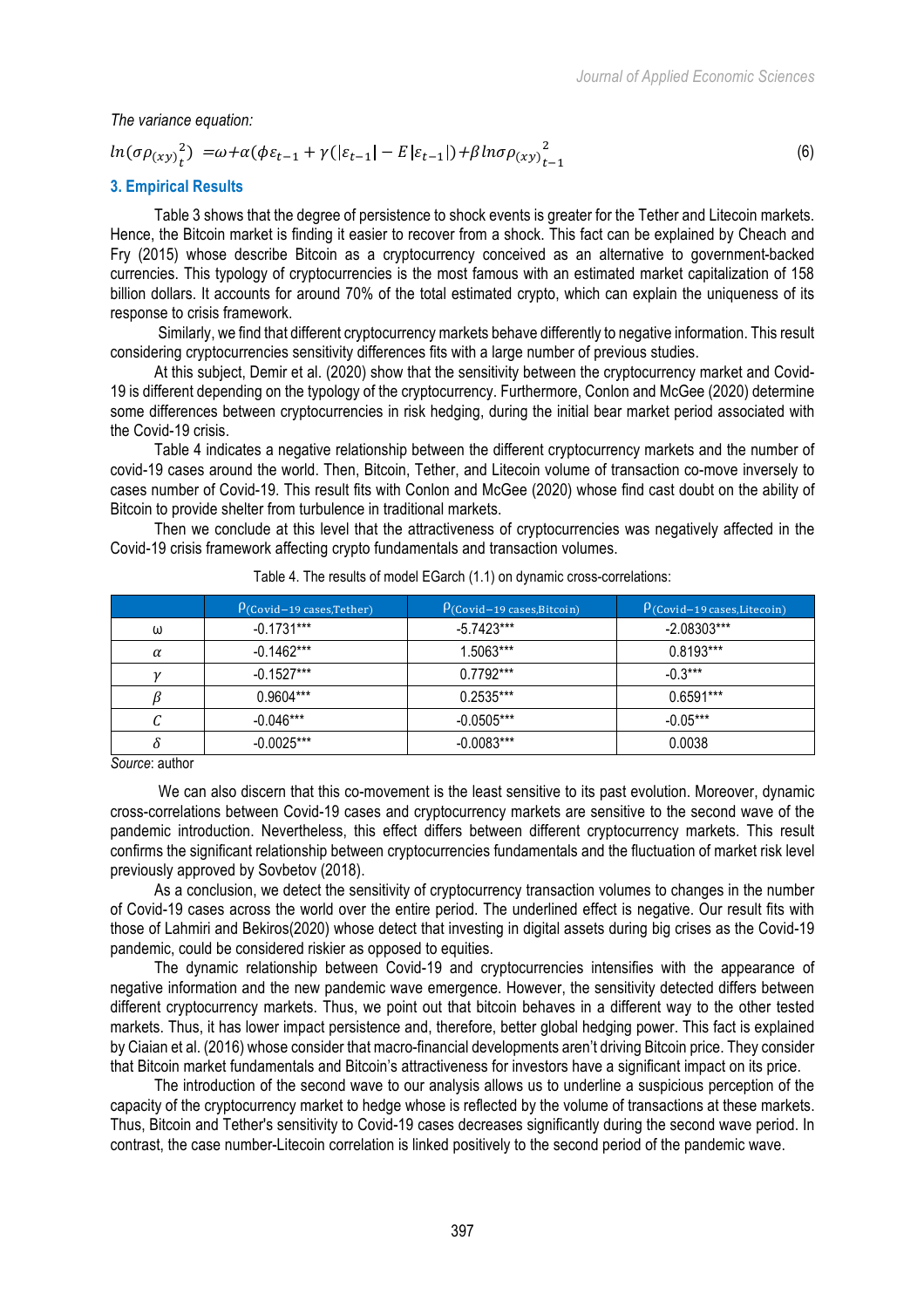### **Conclusion**

The attractiveness of cryptocurrencies was negatively affected in the Covid-19 crisis framework. This effect mainly affects cryptocurrencies' fundamentals. Moreover, the sensitivity between cryptocurrencies demand and the number of reported cases of Covid-19 is globally low and significantly sensitive to the emergence of the second wave of the Pandemic.

Then, the transition from the peak of the Pandemic to a second wave has slightly influenced the cryptocurrency market. Thereby, although the persistence to shocks indicates the ability of these markets to recover quickly, the introduction of the second wave to our research indicates that these effects persist during this period.

On another side, we detect that different cryptocurrency markets behave differently to negative information, which fits with Demir et al. (2020). Although, we detect that the degree of persistence to shock events is greater for the Tether and Litecoin markets. Hence, the Bitcoin market is finding it easier to recover from a shock.

Samely, sensitivity detected differs between different cryptocurrency markets which fit with Conlon and McGee (2020) results. Then, Bitcoin has a rapid comparative power of recovery. Thus, we point out that bitcoin behaves differently from the other tested markets. It has lower impact persistence and, therefore, better global hedging power.

Globally, we conclude, following the result of Vukovic *et al.* (2021), that the hedging power of cryptocurrencies on the Covid-19 framework is dubious except for Bitcoin. The findings of this study could benefit the investors in the cryptocurrency market to direct their investments towards the least sensitive typology in the current health crisis framework.

#### **References:**

- [1] Buchholz, M., Delaney, J., Warren, J. and Parker, J. (2012). Bits and Bets, Information, Price Volatility, and Demand for BitCoin. *Economics*. 312, http://www.bitcointrading.com/pdf/bitsandbets.pdf
- [2] Cheah, E. T., and Fry, J. 2015. Speculative bubbles in Bitcoin markets ? An empirical investigation into the fundamental value of Bitcoin. *Economics letters*, 130: 32-36. https://doi.org/10.1016/j.econlet.2015.02.029
- [3] Ciaian, P., Rajcaniova, M., and Kancs, D. A. 2016. The economics of BitCoin price formation. *Applied Economics*, 48(19): 1799-1815. https://doi.org/10.1080/00036846.2015.1109038
- [4] Conlon, T., and McGee, R. 2020. Safe haven or risky hazard? Bitcoin during the COVID-19 bear market. *Finance Research Letters*, 35, 101607. https://doi.org/10.1016/j.frl.2020.101607
- [5] Corbet, S., Larkin, C., and Lucey, B. 2020. The contagion effects of the COVID-19 pandemic: Evidence from gold and cryptocurrencies. *Finance Research Letters*, 35, 101554. https://doi.org/10.1016/j.frl.2020.101554
- [6] Demir, E., Bilgin, M. H., Karabulut, G., and Doker, A. C. 2020. The relationship between cryptocurrencies and COVID-19 pandemic. *Eurasian Economic Review*, 10(3): 349-360. DOI: 10.1007/s40822-020-00154-1
- [7] Dutta, A., Das, D., Jana, R. K., and Vo, X. V. 2020. COVID-19 and oil market crash: Revisiting the safe haven property of gold and Bitcoin. *Resources Policy*, 69, 101816. DOI: 10.1016/j.resourpol.2020.101816
- [8] El Montasser, G., Charfeddine, L., and Benhamed, A. 2021. COVID-19, cryptocurrencies bubbles and digital market efficiency: sensitivity and similarity analysis. *Finance Research Letters*, 102362. https://doi.org/10.1016/j.frl.2021.102362
- [9] Ferguson, N. M., Laydon, D., Nedjati-Gilani, G., Imai, N., Ainslie, K., Baguelin, M., and Ghani, A. C. 2020. Covid-19 reports. *Faculty of Medicine, Imperial College*, 2020. DOI: https://doi.org/10.25561/77482
- [10] Goodell, J. W., and Goutte, S. 2021. Co-movement of COVID-19 and Bitcoin: Evidence from wavelet coherence analysis. *Finance Research Letters*, 38, 101625. DOI: 10.1016/j.frl.2020.101625
- [11] Goodell, J. W., and Goutte, S. 2020. Diversifying with cryptocurrencies during COVID-19, *International Review of Financial Analysis* 76, 101781. https://halshs.archives-ouvertes.fr/halshs-02876529
- [12] Greco, T. 2001. Money: Understanding and creating alternatives to legal tender. Chelsea Green Publishing.
- [13] Jeribi, A., and Manzli, Y. S. 2021. Can cryptocurrencies be a safe haven during the novel COVID-19 pandemic? Evidence from the Tunisian Stock Market. *Journal of Research in Emerging Markets*, 3(1): 14-31. https://doi.org/10.30585/jrems.v3i1.555